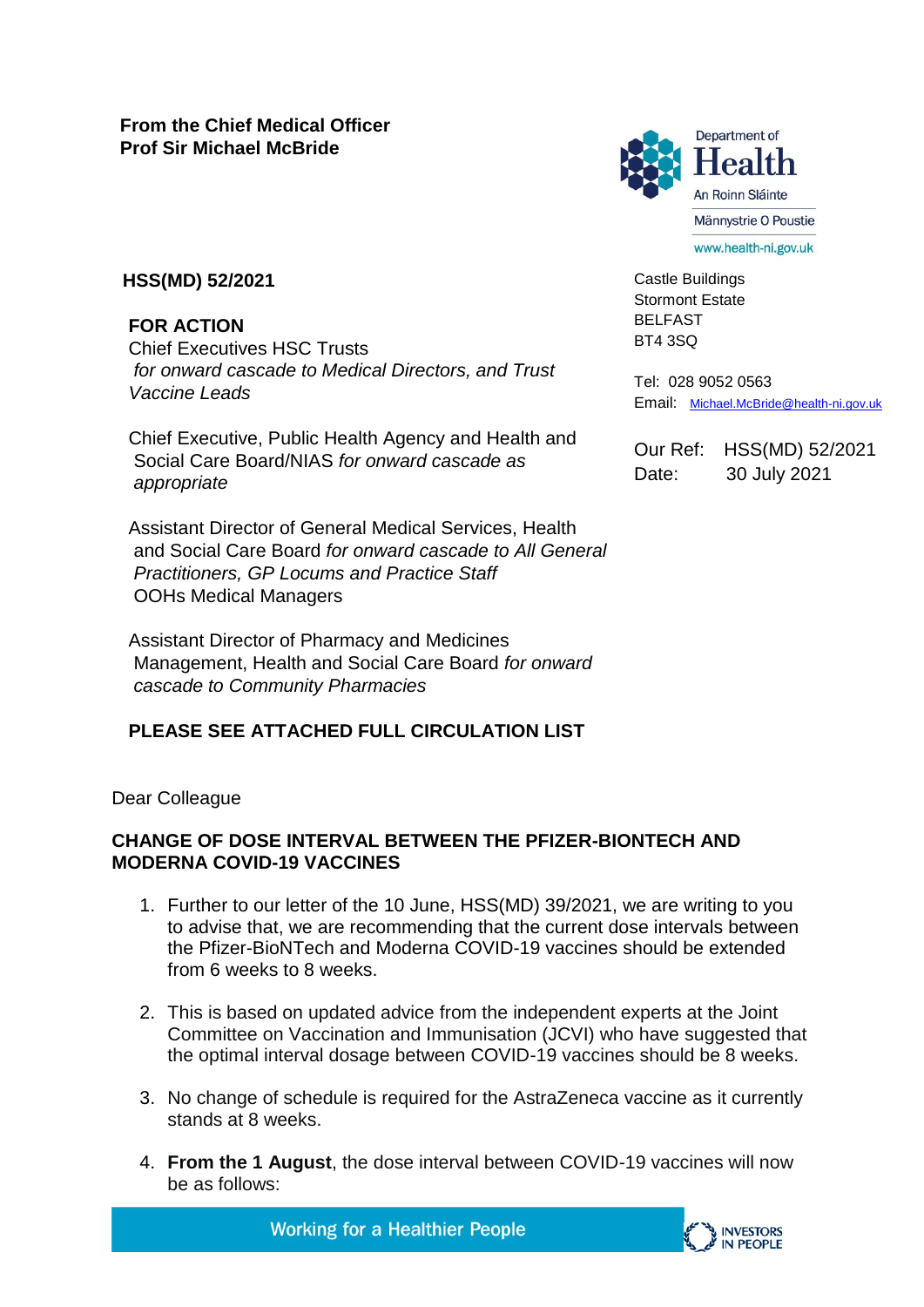- Pfizer-BioNTech vaccine dose interval should be 8 weeks;
- Moderna vaccine dose should be 8 weeks:
- AstraZeneca Vaccine dose interval should be 8 weeks.
- 5. For those who have already received their first dose, scheduled appointments for second doses should remain unaffected.
- 6. Thank you for your continued efforts and, as ever, we are hugely grateful for everything that you are doing to make the HSC-delivery of this programme the success that it is.

Yours sincerely

Mudrael My Cardo

**Prof Sir Michael McBride Chief Medical Officer**

Charlotte Neobelle Continue

**Prof Charlotte McArdle Chief Nursing Officer** 

**Mrs Cathy Harrison Chief Pharmaceutical Officer**

## **Circulation List**

Director of Public Health/Medical Director, Public Health Agency (*for onward distribution to all relevant health protection staff*) Director of Nursing, Public Health Agency Directors of Pharmacy HSC Trusts Director of Social Care and Children, HSCB Family Practitioner Service Leads, Health and Social Care Board *(for cascade to GP Out of Hours services)*  Medical Directors, HSC Trusts *(for onward distribution to all Consultants, Occupational Health Physicians and School Medical Leads)*  Nursing Directors, HSC Trusts *(for onward distribution to all Community Nurses, and Midwives)*  Directors of Children's Services, HSC Trusts RQIA (*for onward transmission to all independent providers including independent hospitals*) Medicines Management Pharmacists, HSC Board *(for cascade to prescribing advisers)*  Regional Medicines Information Service, Belfast HSC Trust Regional Pharmaceutical Procurement Service, Northern HSC Trust Professor Donna Fitzsimons, Head of School of Nursing and Midwifery QUB Professor Sonja McIlfatrick, Head of School of Nursing, University of Ulster Caroline Lee, CEC Donna Gallagher, Open University Professor Paul McCarron, Head of School of Pharmacy and Pharmaceutical Sciences, UU Professor Colin McCoy, Head of School, School of Pharmacy, QUB